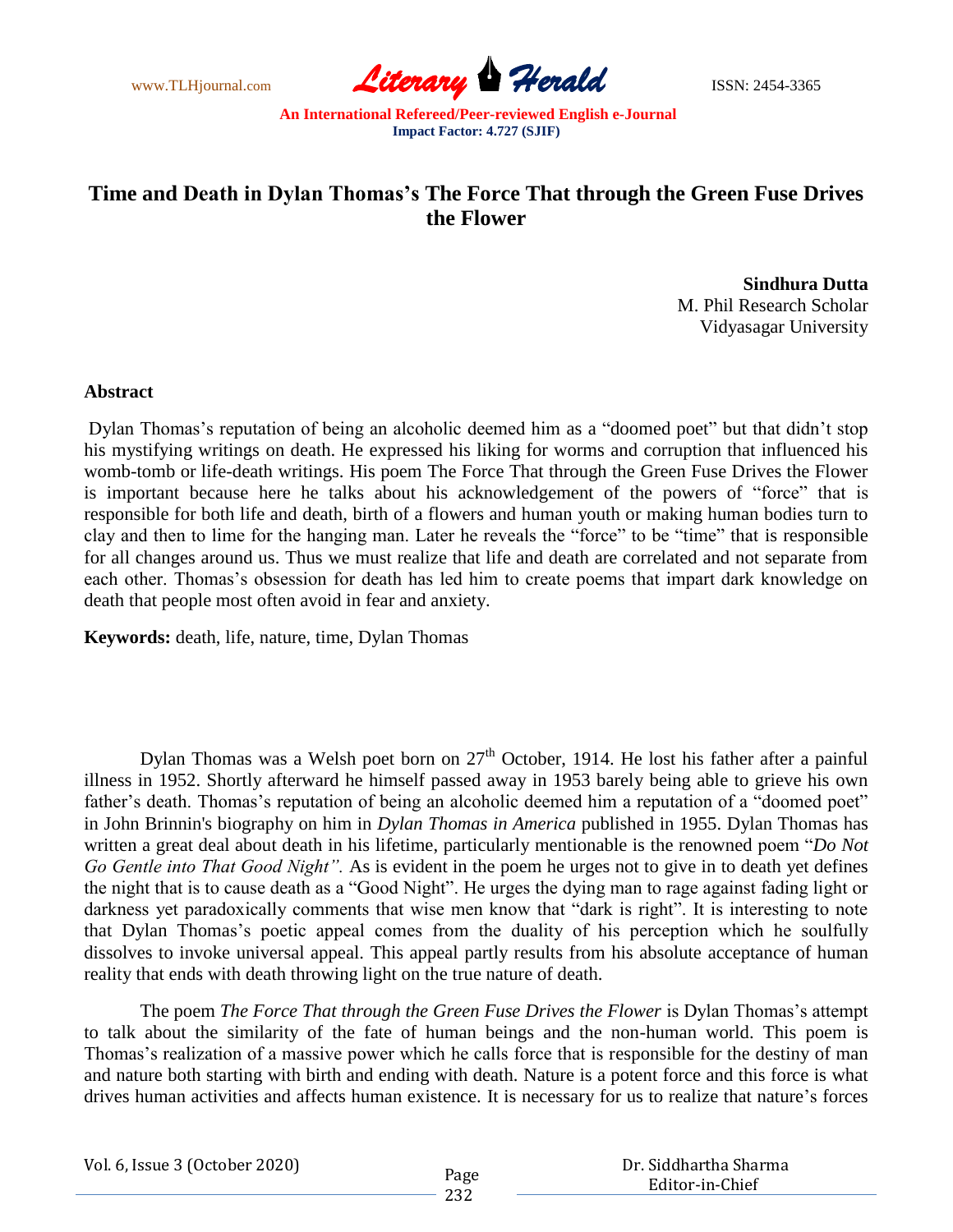

hold both powers of creation and destruction. The power that drives the flower which literally means the power which gives birth to a flower comes through the green fuse that is the stem of the flower. The energy that thrives in the green fuse leading to the flower is explosive and nurturing. This same potent force sparks in human beings the embryonic development to an adult. It is interesting to note that Dylan Thomas uses two opposite words "green" and "age" simultaneously which draws attention to the simultaneity of human growth through the "green" youth to "age. These forces are explosive such as a bud explodes into a full grown flower or a few roots of youth grow into network of roots in a full grown tree. Similarly a human life cycle blooms into prime and slowly ages to wither away into nothingness or biblically the dust.

The repetitive occurrence of the phrase "And I am dumb to tell" conveys the poet's dumbness which is his inability to convey the massive insight he encounters and realizes. This insight is the insight of knowing the forbidden, most often ignored truth of human existence which is similar to the existence cycle is anything in nature. The question then is that how often we see a flowers dying or a tree toppling down to its death after a storm. The answer is many a times. However it is human tendency to not elaborately indulge into thinking about death. Julia Kristeva has coined the term "*abjection*" (1) for this phenomenon where human beings show disgust at sight of a corpse. It is body's ego defense mechanism to abstain from sights of anything gross such as a dead body, pus or blood. These sights are reminders of death that is awaiting all human beings and so we unconsciously fear death. We put such thoughts indulging in our withering away into nothingness at bay till we die. Ironically whatever the human mind detests Dylan Thomas puts it in writing.

Death is a realm of whose beyond we do not have an idea about. So when the poet writes he is dumb on realization of the unique metaphysical reality of the homogenous life forces present both in nature and man we understand the intangibility of the expression pertaining to the domain of death. The repetitive mentioning of being "dumb" focuses on the fact that words are inadequate to explain the phenomenal drive which is present in both man and nature, which gives birth to us and the environment around us and which takes away our lives and returns us to the dust. The poet is dumb on realizing that the force which kills a rose, rose being the symbol of beauty is the same force which kills man. Dividing the four seasons of a year into human life cycle is common analogy. Spring symbolizes birth, summer is the thriving of life, autumn marks the decline of life and winter symbolizes death. Spring marks birth in nature. It is the time when new plants and flowers are born. It thrives through summer and the growth phase declines from autumn when the leaves turn yellow and orange. In winter the tree is left barren or dead. Human life cycle is the same as is seen in nature. So in the fourth and fifth line the poet tells the "crooked rose" is "bent" by the "same wintry fever". The rose just like human beings which blooms in spring, thrives through summer dies in winter and the metaphysical force which controls the life and death of beings on earth is the same one.

Gravity influences both human body and tree anatomy. A vein makes blood flow into the heart defying gravity and thereafter channelizes it to different parts of the body. Without veins all blood in our body would accumulate in the lower region of human body only. In a tree the roots absorb water and minerals through osmosis from the ground and distribute it to the different parts of a tree. Similarly, after onset of autumn both literally and metaphorically, leaves of a tree and human hair changes colour. Leaves turn yellow when the chlorophyll breaks down. In absence of chlorophyll the leaves appear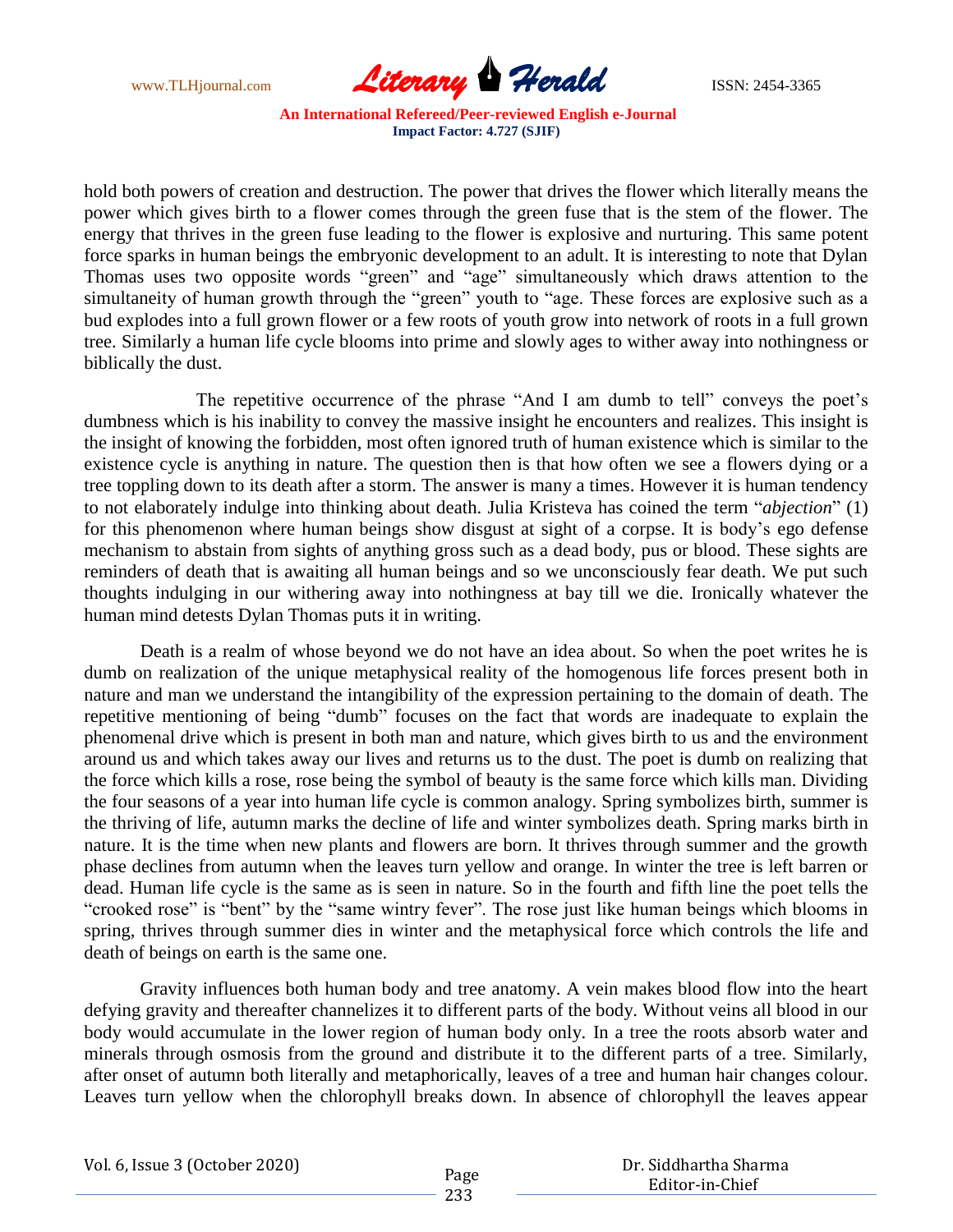

yellow and afterwards die. When human body ages the hair loses melanin due to pigment breakdown causing hair to turn white. Both processes symbolize the metamorphosis of youthful body towards death. The biological process of dying both in plants and humans is similar and this is what the poet in this poem identifies to be "The force that through the green fuse drives the flower" causes to drive his "green age".

In the second stanza the poet draws attention to the analogy of water that rolls through rocks and blood through human body. This phenomenon occurs because of the mysterious forces which the poet talks about throughout the poem. This same force gives life by making streams and letting blood flow through human body. This same force is also capable of taking away life such as when water dries out at the mouth of a stream it doesn't reach the pool thereby seizing the stream to exist in totality, similarly when blood turns into wax or at least as hard as wax, human existence comes to an end. This force is unknown and mysterious and is as if in shape of a coin having two faces; life and death. Thomas is drawing an analogy between human body and water system of earth pervaded by the omnipresent "force" which is the indispensible irony of existence in both nature and human world.

The energy which has omnipresence through life all around is an abstract power that guides all destinies. In the third stanza he talks about the energy that causes whirlpool or quicksand denoting the deadly energies of this "force". This is the same energy that drove water down the path into a stream featuring the life giving properties to the "force" but in this stanza the poet shows the force's life taking powers. The destructive energies are epitomized in this stanza featuring the uncontrollability of death. "Hauls my shroud sail" means this same hand or force is responsible for both sailing of a ship symbolizing moving forward and the death of the poet symbolizing coming to an end which again brings the life giving-taking energies simultaneously. These dark forces are incognizable energies which is all pervading and ubiquitous. Because the origin of these forces aren't known or what is the matter that forms them reminds us of Robert Frost's awe in his poem *Design* where he is surprised by the synchronicity of the moths arrival near the spider close enough to bring upon the moth's death. Frost ends the poem by questioning the nature of design that governs all activities on earth. The ending of *Design* is left with multiple questions on the nature of such design. As readers we question god's ways of the ill fate of the moth and the lucky spider or the flower being white. Such extraordinary coincidences Frost says is the abstract energies about which he knows nothing of but is at work day and night making life cycles roll. One example of such mutual dependence is the Yucca plant and Yucca moth. Both have co-evolved in time and they share a relationship of obligate mutualism. A Yucca moth lives for about four days and is Yucca plant's only pollinator. If the moths were to vanish or do anything else other than pollinating the plant, Yucca plants would seize to exist. Basically the Yucca moth's time on earth is as a Yucca plant pollinator.

In lines fourteen and fifteen the poet starts with his old phrase of being dumb. Again the poet is numb in conveying the awe in learning that the lime which is used to cover the body of a hanging dead man is the same lime that comes from the clay that is formed after the poet's death. Clay here is the biblical meaning of returning to the dust. Literally when human bodies decompose they become one with the earth and this earth or clay turns into lime after a long time through the process of metamorphosis. So both metaphorically and literally the same force turns a living man into clay and clay into lime.

|  | Vol. 6, Issue 3 (October 2020) |
|--|--------------------------------|
|--|--------------------------------|

| Dr. Siddhartha Sharma |
|-----------------------|
| Editor-in-Chief       |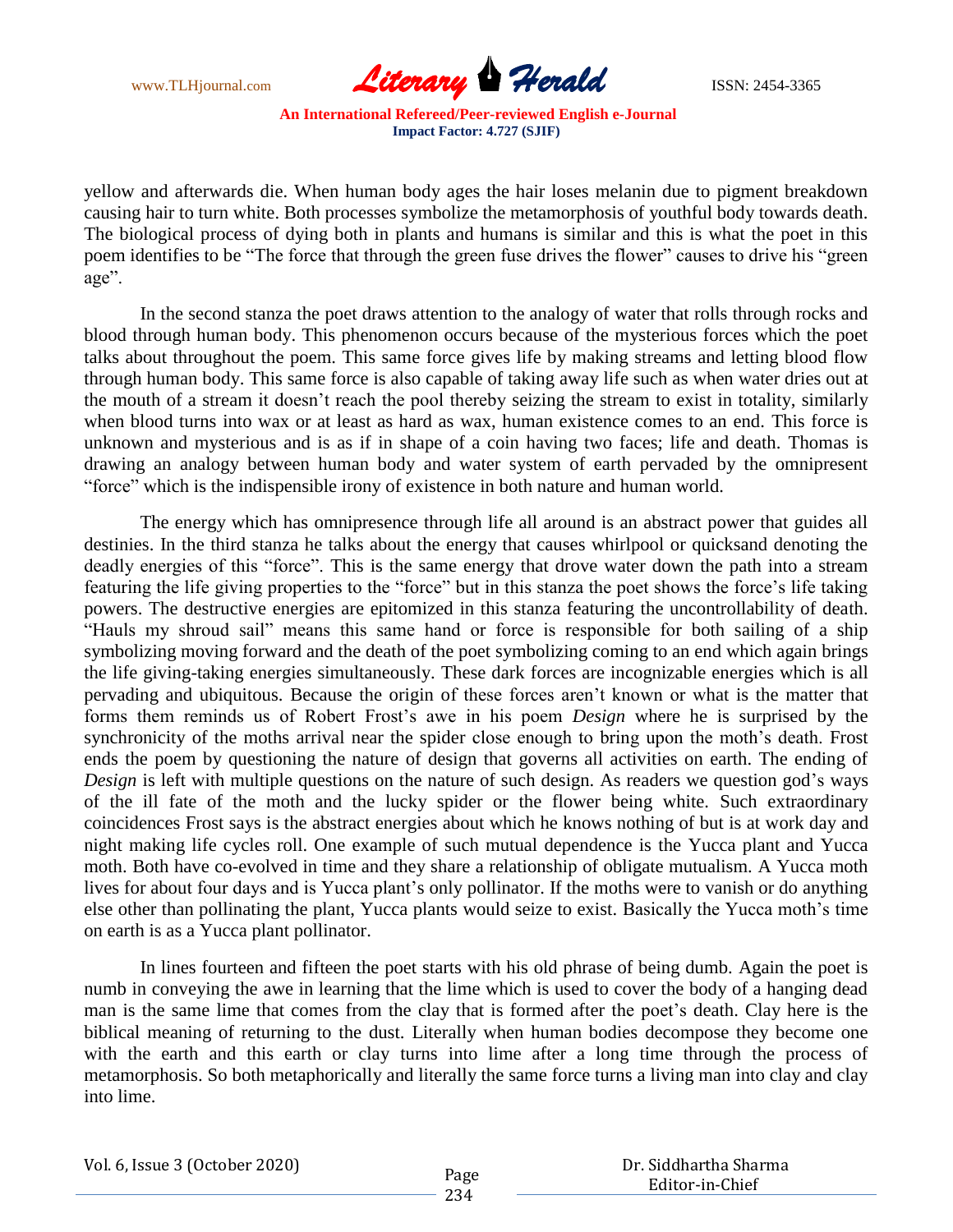www.TLHjournal.com **Literary Herald Herald ISSN: 2454-3365** 

In the fourth stanza the poet finally attributes a name to the force he has been referring to in the last three stanzas. He calls it "time" that sucks like a leech at the fountain head. Time shall heal by the blood that falls onto the "sores" and this dark knowledge of time's nature makes him dumb again. He is in lack of words to tell the wind how time has made up the universe where the stars exist and burn out. To the poet time is immortal because these stars have been created by supernova and have collapsed to become black holes but time has remained constant and indestructible. The poem ends with the beautiful couplet where the poet explains the all pervasiveness of time which outruns life and death. The same worm that sucks on the lover's tomb sucks at the poet's dead body. Here the poet probably uses "sheet" as an imagery which compels us to imagine our dead body lying down in the earth dug as our bed to sleep for eternity. As we sleep to be made into clay, the worms feed upon us. Death is then the ultimate reality but time has powers to vest both life and death to all beings.

Space and time are two integral components to understand our existence in this universe. Ontology claims that space and time exist separate from the human mind. Mind exists only when we live through our earthly body but Thomas's obsession with death and his critical view of the "force" that he calls "time" reflects his abundance of information of the mysterious unravelling of time. The indestructibility of time testifies the human inability to have a control over time or whatever time does to life and bring death and because time has existed since eternity our existence of material plane is momentary and after death we go back to the plane of the spiritual. Death is not the end but only the beginning of a spectacular life beyond our earthly body.

Thomas's obsession with "death" goes a long way across most of his poems where he elaborately engages in discussions of death and life after death such as in *And Death Shall Have No Dominion*. When we die we give up all our earthly possessions including the bones that were once part of our body. We may be a little mad in our lifetime on earth but that becomes insignificant after we die because we will be restored with sanity. So the only circumstance after death is to rise above earthly planes into the cosmos of the dead where we are spiritually lifted and enlightened. Here "rising again" is a biblical allusion that strikes chord with the similarity to Christ's rise after his death. Even if lovers are not to be found anymore the love remains. Thus death has no control over our fates after we die thereby concluding *And Death Shall Have No Dominion*.

In the poem *A Refusal to Mourn the Death, by Fire, of a Child in London* published in his collection named *Deaths and Entrances (1946)* as the title aptly conveys the poet's refusal to mourn the death of the girl in London because mourning the young child's death by singing elegy of innocence and youth will be blasphemous as it will only taint the reality of the victim. The first and second stanzas of the poem describe the vicinity of the dark from where we come and to where we return after death. Because Thomas was writing the poem during World War II we shall assume he is describing deaths that were caused by bombings in London.

Dylan Thomas known for his writings on death started writing notebooks from the age of fifteen. The Second Notebook of the notebook series is a perfect example of his "womb-tomb" philosophy where he wrote a poem called *Written for a Personal Epitaph* elaborately describing the process of human life that eventually ends in the grave with death embarking upon him and worms feeding on his dead body. He describes death as a wasting away of a mother's labour of love and sweat that only ends

Vol. 6, Issue 3 (October 2020)

 Dr. Siddhartha Sharma Editor-in-Chief